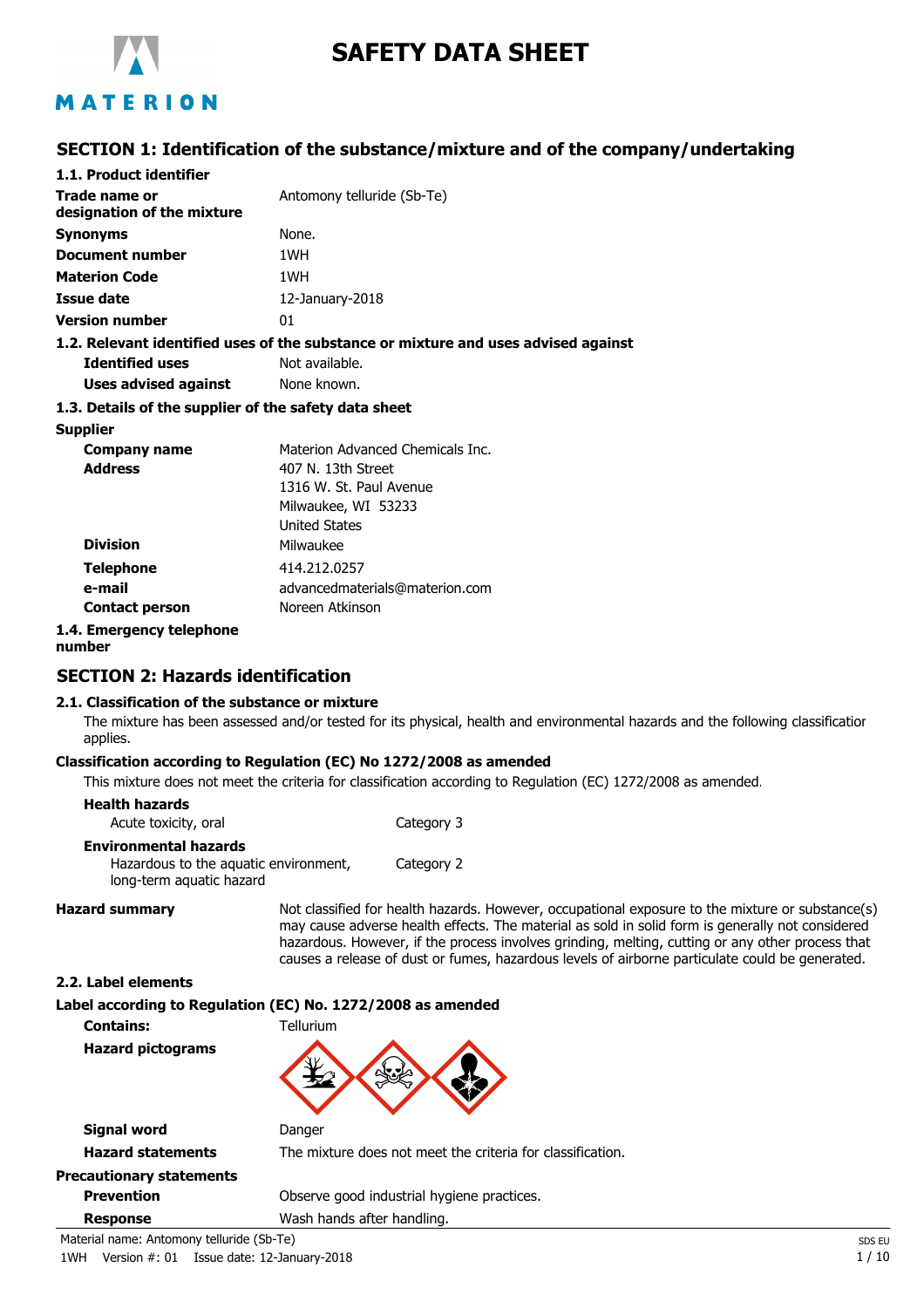**Storage** Store away from incompatible materials. **Disposal Dispose of waste and residues in accordance with local authority requirements. Supplemental label information** 50 % of the mixture consists of component(s) of unknown acute oral toxicity. 100 % of the mixture consists of component(s) of unknown acute dermal toxicity. 100 % of the mixture consists of component(s) of unknown acute hazards to the aquatic environment. 50 % of the mixture consists of component(s) of unknown long-term hazards to the aquatic environment. For further information, please contact the Product Stewardship Department at +1.800.862.4118. **2.3. Other hazards** Not a PBT or vPvB substance or mixture. **SECTION 3: Composition/information on ingredients 3.2. Mixtures General information**

| <b>Chemical name</b>   | $\frac{0}{0}$           | No.                     | CAS-No. / EC REACH Registration No. INDEX No. |                          | <b>Notes</b> |
|------------------------|-------------------------|-------------------------|-----------------------------------------------|--------------------------|--------------|
| Antimony               | 50                      | 7440-36-0<br>231-146-5  | $\overline{\phantom{a}}$                      | 051-003-00-9             |              |
| <b>Classification:</b> | Aquatic Chronic 2; H411 |                         |                                               |                          |              |
| <b>Tellurium</b>       | 50                      | 13494-80-9<br>236-813-4 | $\overline{\phantom{a}}$                      | $\overline{\phantom{0}}$ |              |
| <b>Classification:</b> | Acute Tox. 3; H301      |                         |                                               |                          |              |

#### **List of abbreviations and symbols that may be used above**

#: This substance has been assigned Union workplace exposure limit(s).

M: M-factor

PBT: persistent, bioaccumulative and toxic substance.

vPvB: very persistent and very bioaccumulative substance.

All concentrations are in percent by weight unless ingredient is a gas. Gas concentrations are in percent by volume.

**Composition comments** The full text for all H-statements is displayed in section 16.

## **SECTION 4: First aid measures**

Ensure that medical personnel are aware of the material(s) involved, and take precautions to protect themselves. **General information 4.1. Description of first aid measures**

| <b>Inhalation</b>                                                      | Move to fresh air. Call a physician if symptoms develop or persist.                      |
|------------------------------------------------------------------------|------------------------------------------------------------------------------------------|
| <b>Skin contact</b>                                                    | Wash off with soap and water. Get medical attention if irritation develops and persists. |
| Eye contact                                                            | Rinse with water. Get medical attention if irritation develops and persists.             |
| <b>Ingestion</b>                                                       | Rinse mouth. Get medical attention if symptoms occur.                                    |
| 4.2. Most important<br>symptoms and effects, both<br>acute and delayed | Headache. Dizziness. Nausea, vomiting. Diarrhoea. Coughing.                              |
| 4.3. Indication of any<br>immediate medical attention                  | Treat symptomatically.                                                                   |

# **needed SECTION 5: Firefighting measures**

**and special treatment**

| <b>General fire hazards</b>                                                                | No unusual fire or explosion hazards noted.                                                   |
|--------------------------------------------------------------------------------------------|-----------------------------------------------------------------------------------------------|
| 5.1. Extinguishing media<br>Suitable extinguishing<br>media                                | Foam. Dry powder. Carbon dioxide (CO2).                                                       |
| Unsuitable extinguishing<br>media                                                          | Do not use water jet as an extinguisher, as this will spread the fire.                        |
| 5.2. Special hazards arising<br>from the substance or<br>mixture                           | During fire, gases hazardous to health may be formed.                                         |
| 5.3. Advice for firefighters<br><b>Special protective</b><br>equipment for<br>firefighters | Self-contained breathing apparatus and full protective clothing must be worn in case of fire. |
| <b>Special firefighting</b><br>procedures                                                  | Use water spray to cool unopened containers.                                                  |
| <b>Specific methods</b>                                                                    | Use standard firefighting procedures and consider the hazards of other involved materials.    |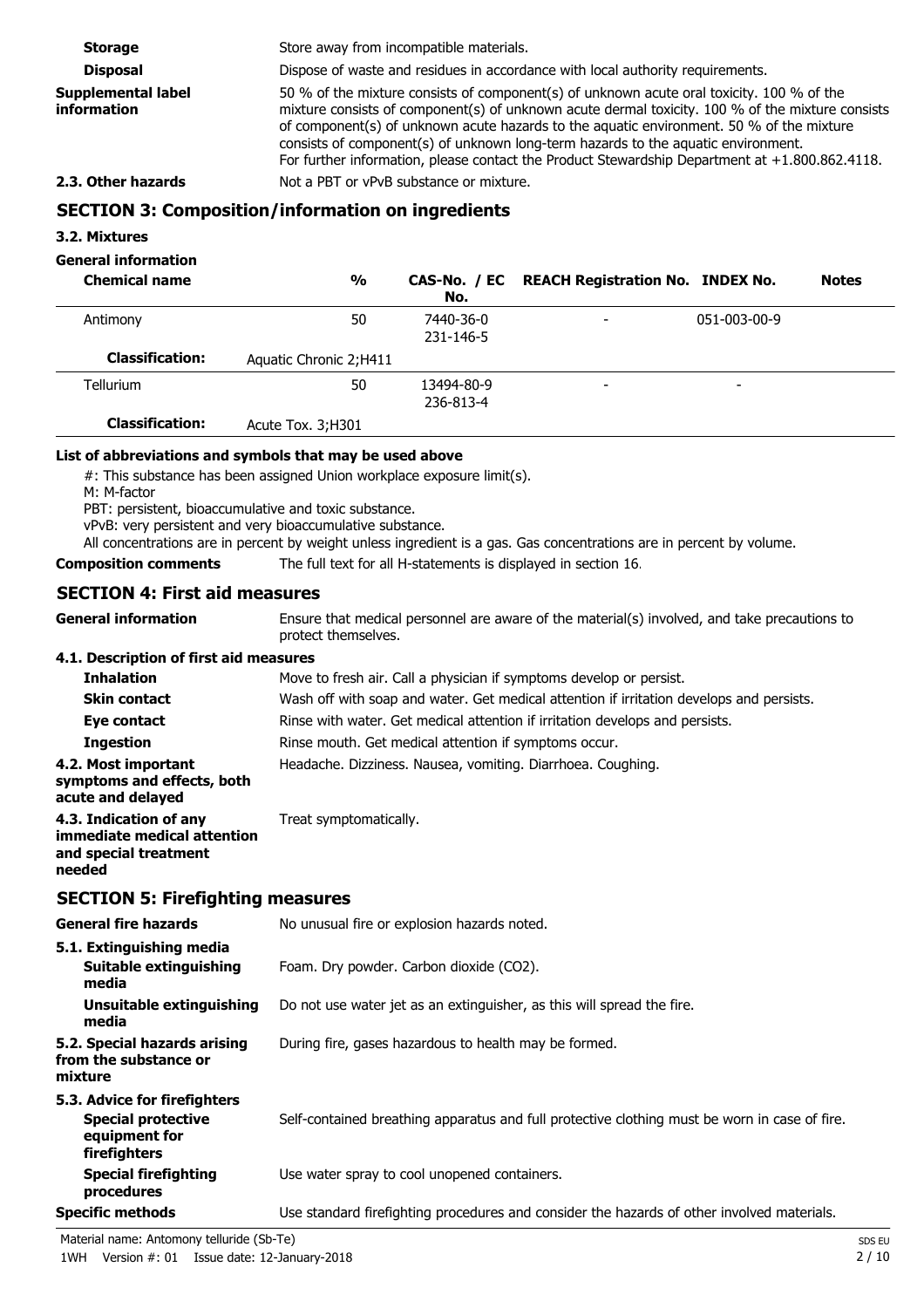# **SECTION 6: Accidental release measures**

|                                                              | 6.1. Personal precautions, protective equipment and emergency procedures                               |
|--------------------------------------------------------------|--------------------------------------------------------------------------------------------------------|
| For non-emergency<br>personnel                               | Keep unnecessary personnel away. For personal protection, see section 8 of the SDS.                    |
| For emergency<br>responders                                  | Keep unnecessary personnel away. Use personal protection recommended in Section 8 of the SDS.          |
| 6.2. Environmental<br>precautions                            | Avoid discharge into drains, water courses or onto the ground.                                         |
| 6.3. Methods and material for<br>containment and cleaning up | Stop the flow of material, if this is without risk. Following product recovery, flush area with water. |
| 6.4. Reference to other<br>sections                          | For personal protection, see section 8 of the SDS. For waste disposal, see section 13 of the SDS.      |
| $CPCTTOM.$ 7. Hemaling and starses                           |                                                                                                        |

# **SECTION 7: Handling and storage**

| 7.1. Precautions for safe<br>handling                                   | Avoid prolonged exposure. Observe good industrial hygiene practices.                                               |
|-------------------------------------------------------------------------|--------------------------------------------------------------------------------------------------------------------|
| 7.2. Conditions for safe<br>storage, including any<br>incompatibilities | Store in original tightly closed container. Store away from incompatible materials (see Section 10 of<br>the SDS). |
| 7.3. Specific end use(s)                                                | Not available.                                                                                                     |

# **SECTION 8: Exposure controls/personal protection**

# **8.1. Control parameters**

#### **Occupational exposure limits**

#### **Austria. MAK List, OEL Ordinance (GwV), BGBl. II, no. 184/2001**

| <b>Components</b>                                                                                                       | <b>Type</b> | <b>Value</b>         | <b>Form</b>         |
|-------------------------------------------------------------------------------------------------------------------------|-------------|----------------------|---------------------|
| Antimony (CAS 7440-36-0)                                                                                                | <b>MAK</b>  | $0,5$ mg/m3          | Inhalable fraction. |
|                                                                                                                         | <b>STEL</b> | 5 mg/m $3$           | Inhalable fraction. |
| Tellurium (CAS 13494-80-9)                                                                                              | <b>MAK</b>  | $0,1$ mg/m3          | Inhalable fraction. |
|                                                                                                                         | <b>STEL</b> | $0.5$ mg/m $3$       | Inhalable fraction. |
| <b>Belgium. Exposure Limit Values.</b>                                                                                  |             |                      |                     |
| <b>Components</b>                                                                                                       | <b>Type</b> | <b>Value</b>         |                     |
| Antimony (CAS 7440-36-0)                                                                                                | <b>TWA</b>  | $0.5$ mg/m3          |                     |
| Tellurium (CAS 13494-80-9)                                                                                              | <b>TWA</b>  | $0,1$ mg/m $3$       |                     |
| Bulgaria. OELs. Regulation No 13 on protection of workers against risks of exposure to chemical agents at work          |             |                      |                     |
| <b>Components</b>                                                                                                       | <b>Type</b> | <b>Value</b>         |                     |
| Antimony (CAS 7440-36-0)                                                                                                | <b>TWA</b>  | $0.5$ mg/m $3$       |                     |
| Tellurium (CAS 13494-80-9)                                                                                              | <b>TWA</b>  | $0,1$ mg/m3          |                     |
| Croatia. Dangerous Substance Exposure Limit Values in the Workplace (ELVs), Annexes 1 and 2, Narodne Novine,<br>13/09   |             |                      |                     |
| <b>Components</b>                                                                                                       | <b>Type</b> | <b>Value</b>         |                     |
| Antimony (CAS 7440-36-0)                                                                                                | <b>MAC</b>  | $0.5$ mg/m $3$       |                     |
| Tellurium (CAS 13494-80-9)                                                                                              | <b>MAC</b>  | $0,1$ mg/m $3$       |                     |
| Cyprus. OELs. Control of factory atmosphere and dangerous substances in factories regulation, PI 311/73, as<br>amended. |             |                      |                     |
| <b>Components</b>                                                                                                       | <b>Type</b> | <b>Value</b>         |                     |
| Antimony (CAS 7440-36-0)                                                                                                | <b>TWA</b>  | $0.5$ mg/m $3$       |                     |
| <b>Czech Republic. OELs. Government Decree 361</b>                                                                      |             |                      |                     |
| <b>Components</b>                                                                                                       | <b>Type</b> | <b>Value</b>         |                     |
| Antimony (CAS 7440-36-0)                                                                                                | Ceiling     | $1,5$ mg/m3          |                     |
|                                                                                                                         | <b>TWA</b>  | $0,5$ mg/m3          |                     |
| Tellurium (CAS 13494-80-9)                                                                                              | Ceiling     | $0,5$ mg/m3          |                     |
|                                                                                                                         | <b>TWA</b>  | $0,1$ mg/m3          |                     |
| <b>Denmark. Exposure Limit Values</b>                                                                                   |             |                      |                     |
| <b>Components</b>                                                                                                       | <b>Type</b> | <b>Value</b>         | Form                |
| Tellurium (CAS 13494-80-9)                                                                                              | <b>TLV</b>  | $0,1 \, \text{mg/m}$ | Dust.               |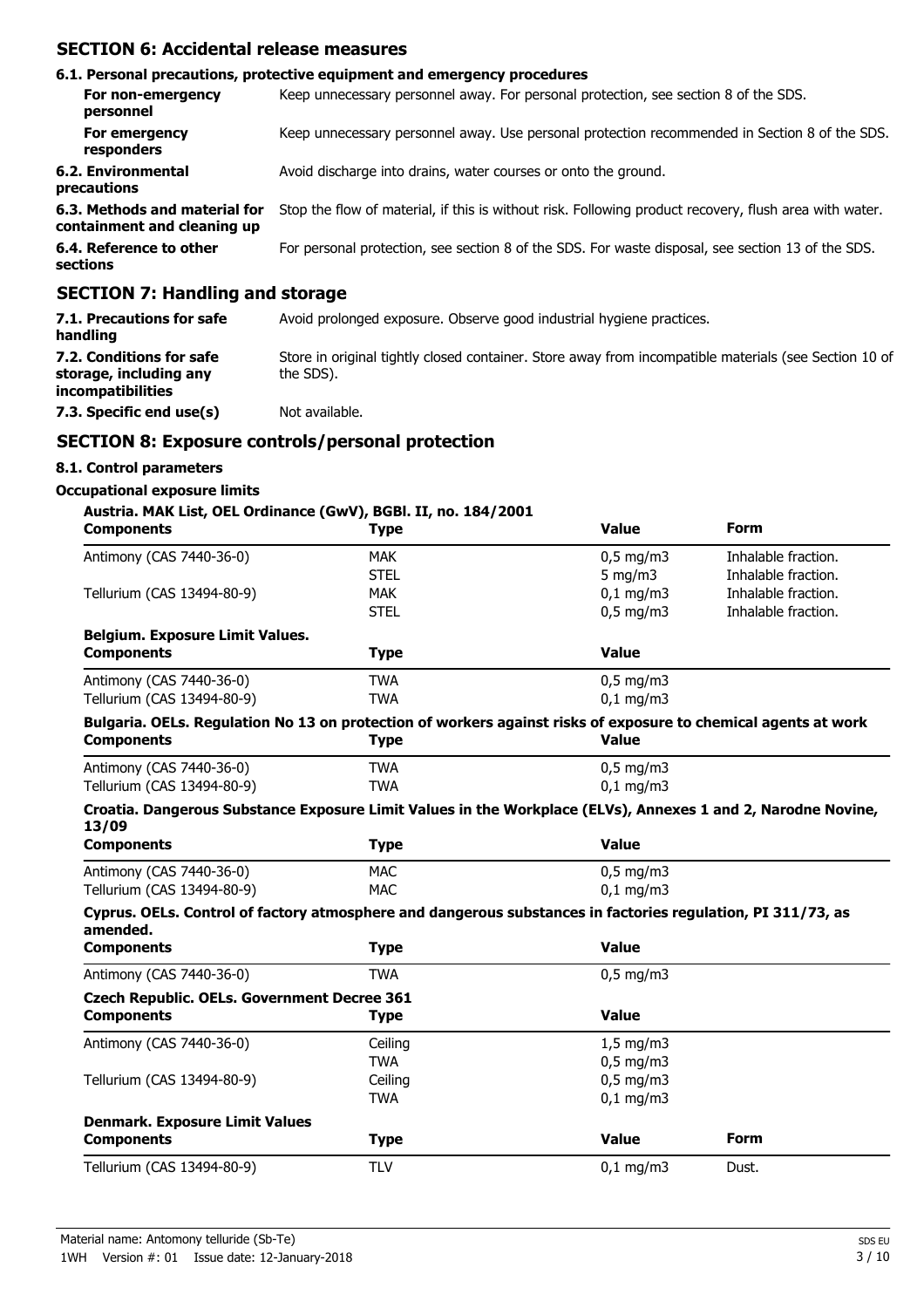| Estonia. OELs. Occupational Exposure Limits of Hazardous Substances. (Annex of Regulation No. 293 of 18                  |                          |                               |       |
|--------------------------------------------------------------------------------------------------------------------------|--------------------------|-------------------------------|-------|
| September 2001)<br><b>Components</b>                                                                                     | <b>Type</b>              | <b>Value</b>                  |       |
| Antimony (CAS 7440-36-0)                                                                                                 | <b>TWA</b>               | $0,5$ mg/m3                   |       |
| Tellurium (CAS 13494-80-9)                                                                                               | <b>TWA</b>               | $0,1$ mg/m3                   |       |
| <b>Finland. Workplace Exposure Limits</b>                                                                                |                          |                               |       |
| <b>Components</b>                                                                                                        | <b>Type</b>              | <b>Value</b>                  |       |
| Antimony (CAS 7440-36-0)                                                                                                 | <b>TWA</b>               | $0,5$ mg/m3                   |       |
| Tellurium (CAS 13494-80-9)                                                                                               | <b>STEL</b>              | $0,3$ mg/m $3$                |       |
|                                                                                                                          | <b>TWA</b>               | $0,1$ mg/m3                   |       |
| France. Threshold Limit Values (VLEP) for Occupational Exposure to Chemicals in France, INRS ED 984<br><b>Components</b> | <b>Type</b>              | <b>Value</b>                  |       |
|                                                                                                                          |                          |                               |       |
| Antimony (CAS 7440-36-0)                                                                                                 | <b>VME</b><br><b>VME</b> | $0,5$ mg/m3                   |       |
| Tellurium (CAS 13494-80-9)                                                                                               |                          | $0,1$ mg/m3                   |       |
| Greece. OELs (Decree No. 90/1999, as amended)<br><b>Components</b>                                                       | <b>Type</b>              | <b>Value</b>                  |       |
|                                                                                                                          |                          |                               |       |
| Antimony (CAS 7440-36-0)<br>Tellurium (CAS 13494-80-9)                                                                   | <b>TWA</b><br><b>TWA</b> | $0,5$ mg/m3<br>$0,1$ mg/m3    |       |
| Hungary. OELs. Joint Decree on Chemical Safety of Workplaces                                                             |                          |                               |       |
| <b>Components</b>                                                                                                        | <b>Type</b>              | <b>Value</b>                  |       |
| Antimony (CAS 7440-36-0)                                                                                                 | <b>STEL</b>              | 2 mg/m $3$                    |       |
|                                                                                                                          | <b>TWA</b>               | $0,5$ mg/m3                   |       |
| Iceland. OELs. Regulation 154/1999 on occupational exposure limits                                                       |                          |                               |       |
| <b>Components</b>                                                                                                        | <b>Type</b>              | <b>Value</b>                  | Form  |
| Antimony (CAS 7440-36-0)                                                                                                 | <b>TWA</b>               | $0,5$ mg/m3                   | Dust. |
| Tellurium (CAS 13494-80-9)                                                                                               | <b>TWA</b>               | $0,1$ mg/m3                   | Dust. |
| <b>Ireland. Occupational Exposure Limits</b>                                                                             |                          |                               |       |
| <b>Components</b>                                                                                                        | <b>Type</b>              | <b>Value</b>                  |       |
| Antimony (CAS 7440-36-0)                                                                                                 | <b>TWA</b>               | $0,5$ mg/m3                   |       |
| Tellurium (CAS 13494-80-9)                                                                                               | <b>TWA</b>               | $0,1$ mg/m3                   |       |
| <b>Italy. Occupational Exposure Limits</b>                                                                               |                          |                               |       |
| <b>Components</b>                                                                                                        | <b>Type</b>              | <b>Value</b>                  |       |
| Antimony (CAS 7440-36-0)                                                                                                 | <b>TWA</b>               | $0,5$ mg/m3                   |       |
| Tellurium (CAS 13494-80-9)                                                                                               | <b>TWA</b>               | $0,1$ mg/m3                   |       |
| Latvia. OELs. Occupational exposure limit values of chemical substances in work environment                              |                          |                               |       |
| <b>Components</b>                                                                                                        | <b>Type</b>              | <b>Value</b>                  | Form  |
| Antimony (CAS 7440-36-0)                                                                                                 | <b>STEL</b>              | $0.5$ mg/m $3$                | Dust. |
|                                                                                                                          | <b>TWA</b>               | $0,2$ mg/m $3$                | Dust. |
| Tellurium (CAS 13494-80-9)                                                                                               | <b>TWA</b>               | $0,01$ mg/m3                  |       |
| Lithuania. OELs. Limit Values for Chemical Substances, General Requirements<br><b>Components</b>                         | <b>Type</b>              | <b>Value</b>                  |       |
|                                                                                                                          |                          |                               |       |
| Antimony (CAS 7440-36-0)<br>Tellurium (CAS 13494-80-9)                                                                   | <b>TWA</b><br><b>TWA</b> | $0.5$ mg/m $3$<br>$0,1$ mg/m3 |       |
| <b>Netherlands. OELs (binding)</b>                                                                                       |                          |                               |       |
| <b>Components</b>                                                                                                        | <b>Type</b>              | <b>Value</b>                  |       |
| Antimony (CAS 7440-36-0)                                                                                                 | <b>TWA</b>               | $0,5$ mg/m3                   |       |
| Norway. Administrative Norms for Contaminants in the Workplace                                                           |                          |                               |       |
| <b>Components</b>                                                                                                        | <b>Type</b>              | <b>Value</b>                  |       |
| Antimony (CAS 7440-36-0)                                                                                                 | <b>TLV</b>               | $0,5$ mg/m3                   |       |
| Tellurium (CAS 13494-80-9)                                                                                               | <b>TLV</b>               | $0,1$ mg/m3                   |       |
| Poland. MACs. Regulation regarding maximum permissible concentrations and intensities of harmful factors in the          |                          |                               |       |
| work environment, Annex 1                                                                                                |                          |                               |       |
| <b>Components</b>                                                                                                        | <b>Type</b>              | <b>Value</b>                  |       |
| Antimony (CAS 7440-36-0)                                                                                                 | <b>TWA</b>               | $0,5$ mg/m3                   |       |
| Tellurium (CAS 13494-80-9)                                                                                               | <b>STEL</b>              | $0,03$ mg/m3                  |       |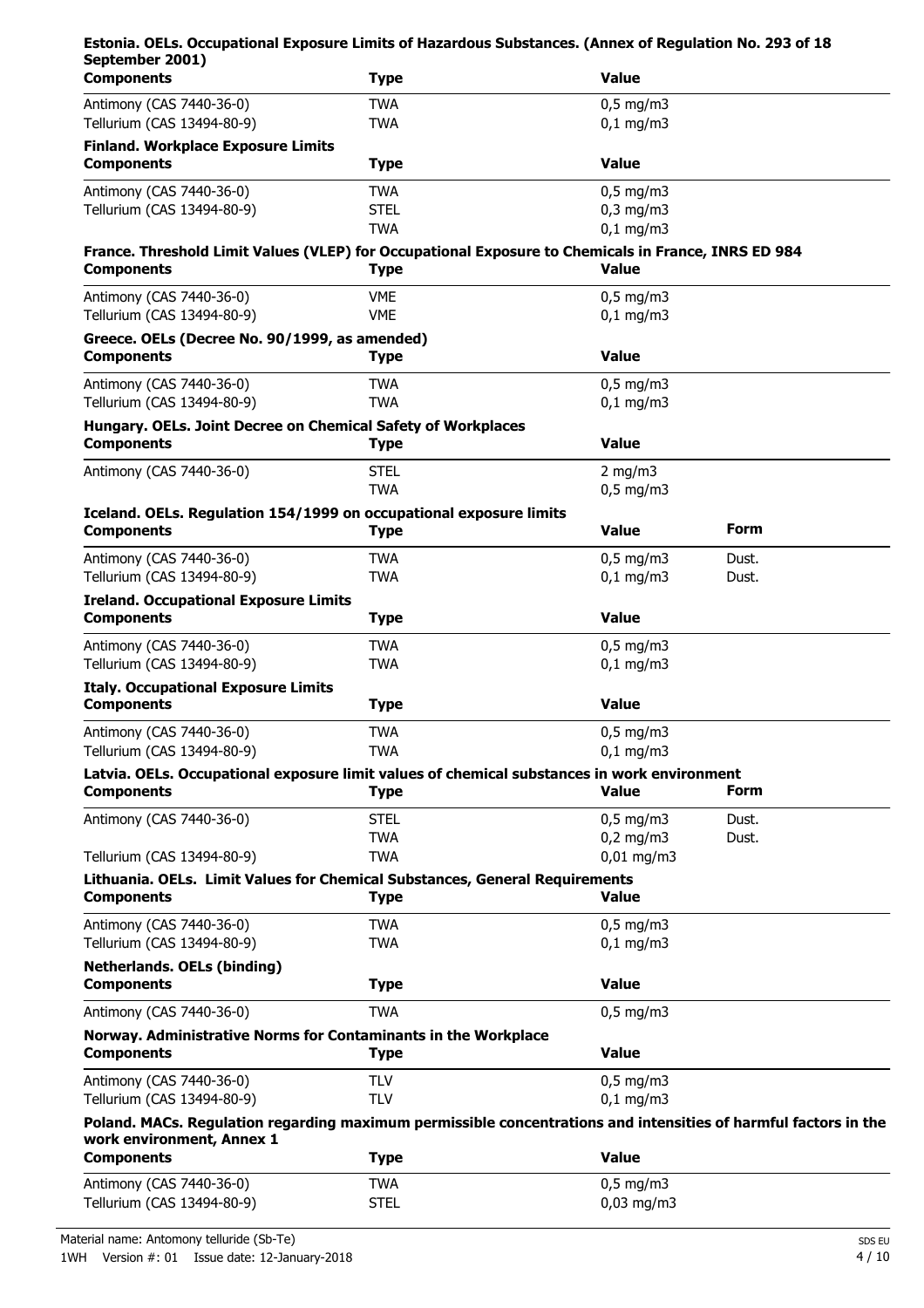| work environment, Annex 1<br><b>Components</b>                    | <b>Type</b>                                                                                                                                                                                                                                                                                                                                                                                            | <b>Value</b>               |                                            |
|-------------------------------------------------------------------|--------------------------------------------------------------------------------------------------------------------------------------------------------------------------------------------------------------------------------------------------------------------------------------------------------------------------------------------------------------------------------------------------------|----------------------------|--------------------------------------------|
|                                                                   | <b>TWA</b>                                                                                                                                                                                                                                                                                                                                                                                             | $0,01$ mg/m3               |                                            |
| <b>Components</b>                                                 | Portugal. VLEs. Norm on occupational exposure to chemical agents (NP 1796)<br><b>Type</b>                                                                                                                                                                                                                                                                                                              | <b>Value</b>               |                                            |
| Antimony (CAS 7440-36-0)<br>Tellurium (CAS 13494-80-9)            | <b>TWA</b><br><b>TWA</b>                                                                                                                                                                                                                                                                                                                                                                               | $0,5$ mg/m3<br>$0,1$ mg/m3 |                                            |
| <b>Components</b>                                                 | Romania. OELs. Protection of workers from exposure to chemical agents at the workplace<br><b>Type</b>                                                                                                                                                                                                                                                                                                  | <b>Value</b>               |                                            |
| Antimony (CAS 7440-36-0)                                          | <b>STEL</b>                                                                                                                                                                                                                                                                                                                                                                                            | $0,5$ mg/m3                |                                            |
|                                                                   | <b>TWA</b>                                                                                                                                                                                                                                                                                                                                                                                             | $0,2$ mg/m3                |                                            |
| Tellurium (CAS 13494-80-9)                                        | <b>STEL</b>                                                                                                                                                                                                                                                                                                                                                                                            | $0,15$ mg/m3               |                                            |
|                                                                   | <b>TWA</b>                                                                                                                                                                                                                                                                                                                                                                                             | $0.05$ mg/m3               |                                            |
| <b>Components</b>                                                 | Slovakia. OELs. Regulation No. 300/2007 concerning protection of health in work with chemical agents<br><b>Type</b>                                                                                                                                                                                                                                                                                    | <b>Value</b>               |                                            |
| Antimony (CAS 7440-36-0)<br>Tellurium (CAS 13494-80-9)            | <b>TWA</b><br><b>TWA</b>                                                                                                                                                                                                                                                                                                                                                                               | $0,5$ mg/m3<br>$0,1$ mg/m3 |                                            |
|                                                                   | Slovenia. OELs. Regulations concerning protection of workers against risks due to exposure to chemicals while<br>working (Official Gazette of the Republic of Slovenia)                                                                                                                                                                                                                                |                            |                                            |
| <b>Components</b>                                                 | <b>Type</b>                                                                                                                                                                                                                                                                                                                                                                                            | <b>Value</b>               | <b>Form</b>                                |
| Antimony (CAS 7440-36-0)<br>Tellurium (CAS 13494-80-9)            | <b>TWA</b><br><b>TWA</b>                                                                                                                                                                                                                                                                                                                                                                               | $0,5$ mg/m3<br>$0,1$ mg/m3 | Inhalable fraction.<br>Inhalable fraction. |
| <b>Spain. Occupational Exposure Limits</b><br><b>Components</b>   | <b>Type</b>                                                                                                                                                                                                                                                                                                                                                                                            | <b>Value</b>               |                                            |
| Antimony (CAS 7440-36-0)                                          | <b>TWA</b>                                                                                                                                                                                                                                                                                                                                                                                             | $0,5$ mg/m3                |                                            |
| Tellurium (CAS 13494-80-9)                                        | <b>TWA</b>                                                                                                                                                                                                                                                                                                                                                                                             | $0,1$ mg/m3                |                                            |
|                                                                   | Sweden. OELs. Work Environment Authority (AV), Occupational Exposure Limit Values (AFS 2015:7)                                                                                                                                                                                                                                                                                                         |                            |                                            |
| <b>Components</b>                                                 | <b>Type</b>                                                                                                                                                                                                                                                                                                                                                                                            | <b>Value</b>               | <b>Form</b>                                |
| Antimony (CAS 7440-36-0)                                          | <b>TWA</b>                                                                                                                                                                                                                                                                                                                                                                                             | $0,25$ mg/m3               | Inhalable dust.                            |
| Tellurium (CAS 13494-80-9)                                        | <b>TWA</b>                                                                                                                                                                                                                                                                                                                                                                                             | $0,1$ mg/m3                | Total dust.                                |
| Switzerland. SUVA Grenzwerte am Arbeitsplatz<br><b>Components</b> | <b>Type</b>                                                                                                                                                                                                                                                                                                                                                                                            | <b>Value</b>               | Form                                       |
| Antimony (CAS 7440-36-0)                                          | <b>TWA</b>                                                                                                                                                                                                                                                                                                                                                                                             | $0,5$ mg/m3                | Inhalable dust.                            |
| Tellurium (CAS 13494-80-9)                                        | <b>STEL</b>                                                                                                                                                                                                                                                                                                                                                                                            | $0,2$ mg/m3                | Inhalable dust.                            |
|                                                                   | <b>TWA</b>                                                                                                                                                                                                                                                                                                                                                                                             | $0,1$ mg/m3                | Inhalable dust.                            |
| UK. EH40 Workplace Exposure Limits (WELs)                         |                                                                                                                                                                                                                                                                                                                                                                                                        |                            |                                            |
| <b>Components</b>                                                 | <b>Type</b>                                                                                                                                                                                                                                                                                                                                                                                            | <b>Value</b>               |                                            |
| Antimony (CAS 7440-36-0)<br>Tellurium (CAS 13494-80-9)            | <b>TWA</b><br><b>TWA</b>                                                                                                                                                                                                                                                                                                                                                                               | $0.5$ mg/m3<br>$0,1$ mg/m3 |                                            |
| <b>Biological limit values</b>                                    | No biological exposure limits noted for the ingredient(s).                                                                                                                                                                                                                                                                                                                                             |                            |                                            |
| <b>Recommended monitoring</b><br>procedures                       | Follow standard monitoring procedures.                                                                                                                                                                                                                                                                                                                                                                 |                            |                                            |
| <b>Derived no effect levels</b><br>(DNELs)                        | Not available.                                                                                                                                                                                                                                                                                                                                                                                         |                            |                                            |
| <b>Predicted no effect</b><br>concentrations (PNECs)              | Not available.                                                                                                                                                                                                                                                                                                                                                                                         |                            |                                            |
| 8.2. Exposure controls                                            |                                                                                                                                                                                                                                                                                                                                                                                                        |                            |                                            |
| <b>Appropriate engineering</b><br>controls                        | Good general ventilation (typically 10 air changes per hour) should be used. Ventilation rates should<br>be matched to conditions. If applicable, use process enclosures, local exhaust ventilation, or other<br>engineering controls to maintain airborne levels below recommended exposure limits. If exposure<br>limits have not been established, maintain airborne levels to an acceptable level. |                            |                                            |
|                                                                   | Individual protection measures, such as personal protective equipment                                                                                                                                                                                                                                                                                                                                  |                            |                                            |
| <b>General information</b>                                        | Personal protection equipment should be chosen according to the CEN standards and in discussion<br>with the supplier of the personal protective equipment.                                                                                                                                                                                                                                             |                            |                                            |
| <b>Eye/face protection</b>                                        | Wear safety glasses with side shields (or goggles).                                                                                                                                                                                                                                                                                                                                                    |                            |                                            |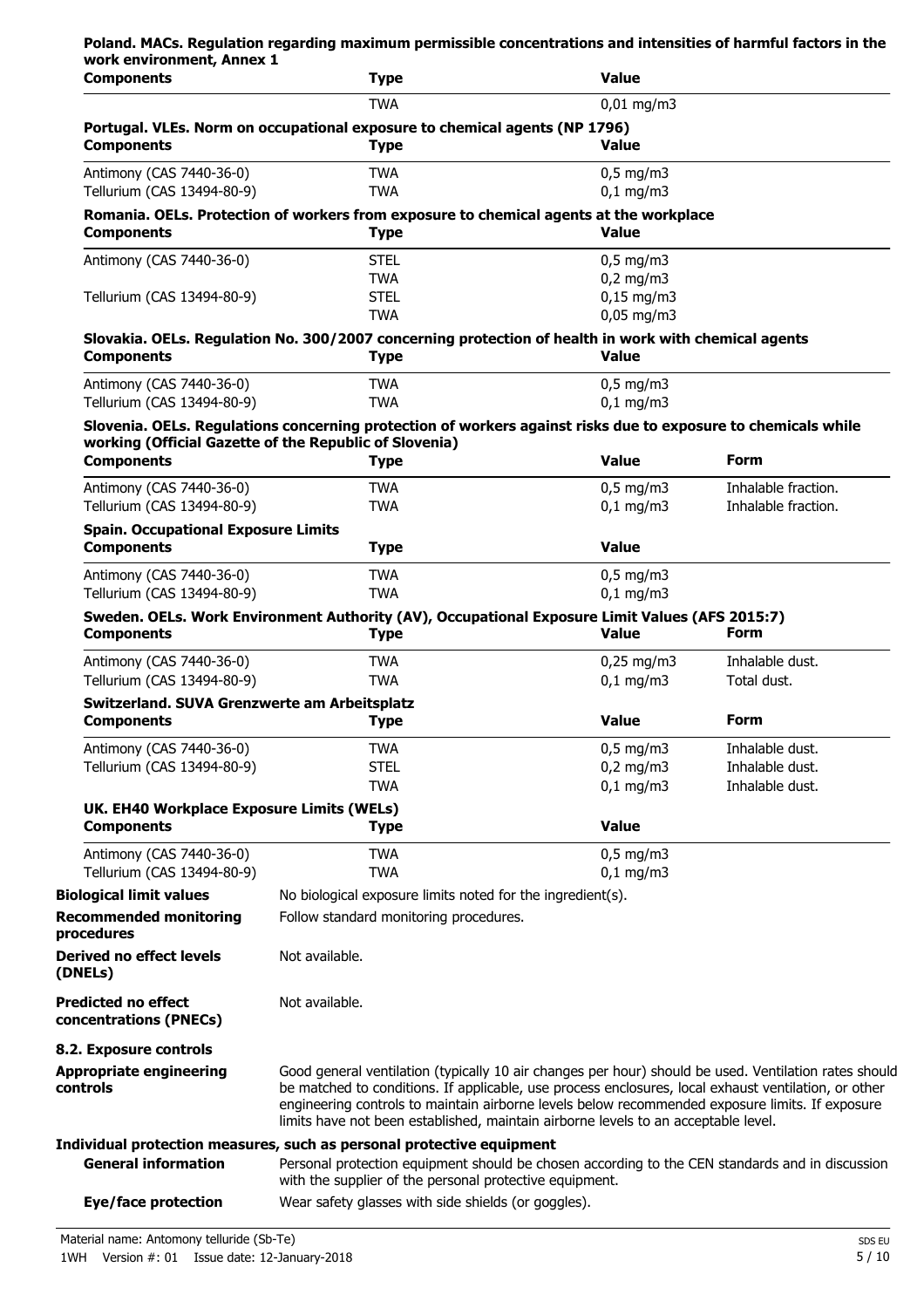| <b>Skin protection</b>                    |                                                                                                                                                                                                                             |
|-------------------------------------------|-----------------------------------------------------------------------------------------------------------------------------------------------------------------------------------------------------------------------------|
| - Hand protection                         | Wear appropriate chemical resistant gloves.                                                                                                                                                                                 |
| - Other                                   | Wear suitable protective clothing.                                                                                                                                                                                          |
| <b>Respiratory protection</b>             | In case of insufficient ventilation, wear suitable respiratory equipment.                                                                                                                                                   |
| <b>Thermal hazards</b>                    | Wear appropriate thermal protective clothing, when necessary.                                                                                                                                                               |
| <b>Hygiene measures</b>                   | Always observe good personal hygiene measures, such as washing after handling the material and<br>before eating, drinking, and/or smoking. Routinely wash work clothing and protective equipment to<br>remove contaminants. |
| <b>Environmental exposure</b><br>controls | Environmental manager must be informed of all major releases.                                                                                                                                                               |

# **SECTION 9: Physical and chemical properties**

# **9.1. Information on basic physical and chemical properties**

# **Appearance**

| <b>Physical state</b>                             | Solid.                          |
|---------------------------------------------------|---------------------------------|
| Form                                              | Solid.                          |
| Colour                                            | Not available.                  |
| <b>Odour</b>                                      | Not available.                  |
| <b>Odour threshold</b>                            | Not available.                  |
| рH                                                | Not available.                  |
| <b>Melting point/freezing point</b>               | 449,8 °C (841,64 °F) estimated  |
| <b>Initial boiling point and</b><br>boiling range | 989,9 °C (1813,82 °F) estimated |
| <b>Flash point</b>                                | Not available.                  |
| <b>Evaporation rate</b>                           | Not available.                  |
| <b>Flammability (solid, gas)</b>                  | Not available.                  |
| Upper/lower flammability or explosive limits      |                                 |
| <b>Flammability limit - lower</b><br>(9/6)        | Not available.                  |
| <b>Flammability limit -</b><br>upper $(% )$       | Not available.                  |
| <b>Vapour pressure</b>                            | 0,00001 hPa estimated           |
| <b>Vapour density</b>                             | Not available.                  |
| <b>Relative density</b>                           | Not available.                  |
| Solubility(ies)                                   |                                 |
| <b>Solubility (water)</b>                         | Not available.                  |
| <b>Partition coefficient</b><br>(n-octanol/water) | Not available.                  |
| <b>Auto-ignition temperature</b>                  | Not available.                  |
| <b>Decomposition temperature</b>                  | Not available.                  |
| <b>Viscosity</b>                                  | Not available.                  |
| <b>Explosive properties</b>                       | Not explosive.                  |
| <b>Oxidising properties</b>                       | Not oxidising.                  |
| 9.2. Other information                            |                                 |
| <b>Density</b>                                    | 6,40 g/cm3 estimated            |
| <b>Specific gravity</b>                           | 6,4 estimated                   |

# **SECTION 10: Stability and reactivity**

| 10.1. Reactivity                            | The product is stable and non-reactive under normal conditions of use, storage and transport |
|---------------------------------------------|----------------------------------------------------------------------------------------------|
| 10.2. Chemical stability                    | Material is stable under normal conditions.                                                  |
| 10.3. Possibility of hazardous<br>reactions | No dangerous reaction known under conditions of normal use.                                  |
| 10.4. Conditions to avoid                   | Contact with incompatible materials.                                                         |
| 10.5. Incompatible materials                | Acids. Strong oxidising agents. Chlorine.                                                    |
| 10.6. Hazardous<br>decomposition products   | No hazardous decomposition products are known.                                               |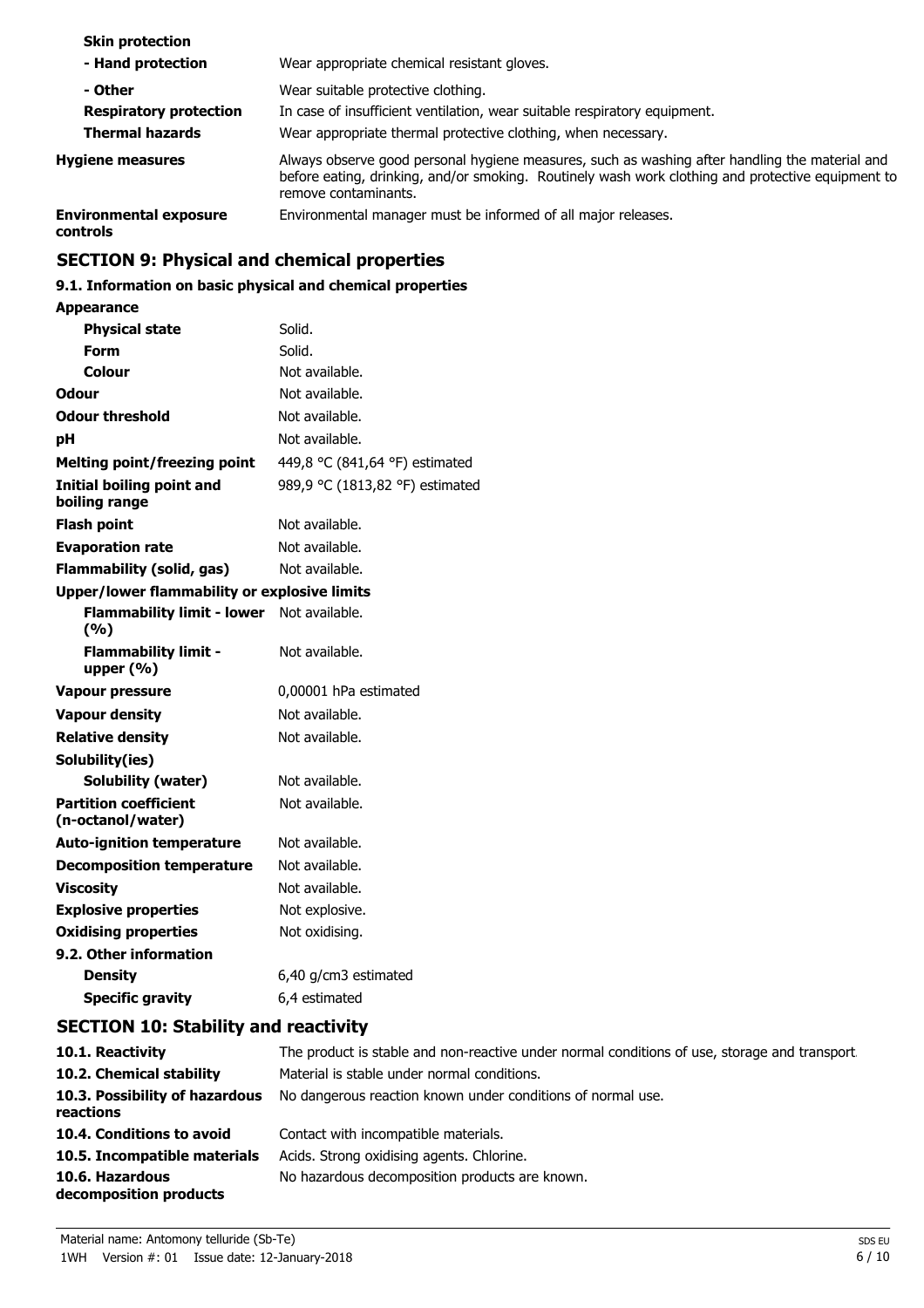# **SECTION 11: Toxicological information**

| <b>General information</b>                                   |                           | Occupational exposure to the substance or mixture may cause adverse effects.                                           |                            |
|--------------------------------------------------------------|---------------------------|------------------------------------------------------------------------------------------------------------------------|----------------------------|
| <b>Information on likely routes of exposure</b>              |                           |                                                                                                                        |                            |
| <b>Inhalation</b>                                            |                           | Prolonged inhalation may be harmful.                                                                                   |                            |
| <b>Skin contact</b>                                          |                           | No adverse effects due to skin contact are expected.                                                                   |                            |
| Eye contact                                                  |                           | Direct contact with eyes may cause temporary irritation.                                                               |                            |
| <b>Ingestion</b>                                             |                           | May cause discomfort if swallowed. However, ingestion is not likely to be a primary route of<br>occupational exposure. |                            |
| <b>Symptoms</b>                                              |                           | Headache. Dizziness. Nausea, vomiting. Diarrhoea. Coughing.                                                            |                            |
| 11.1. Information on toxicological effects                   |                           |                                                                                                                        |                            |
| <b>Acute toxicity</b>                                        | Not known.                |                                                                                                                        |                            |
| <b>Components</b>                                            | <b>Species</b>            |                                                                                                                        | <b>Test results</b>        |
| Tellurium (CAS 13494-80-9)                                   |                           |                                                                                                                        |                            |
| <u>Acute</u>                                                 |                           |                                                                                                                        |                            |
| Oral                                                         |                           |                                                                                                                        |                            |
| LD50                                                         | Rat                       |                                                                                                                        | 83 mg/kg                   |
|                                                              |                           |                                                                                                                        |                            |
|                                                              |                           | * Estimates for product may be based on additional component data not shown.                                           |                            |
| <b>Skin corrosion/irritation</b>                             |                           | Due to partial or complete lack of data the classification is not possible.                                            |                            |
| Serious eye damage/eye<br>irritation                         |                           | Due to partial or complete lack of data the classification is not possible.                                            |                            |
| <b>Respiratory sensitisation</b>                             |                           | Due to partial or complete lack of data the classification is not possible.                                            |                            |
| <b>Skin sensitisation</b>                                    |                           | Due to partial or complete lack of data the classification is not possible.                                            |                            |
| <b>Germ cell mutagenicity</b>                                |                           | Due to partial or complete lack of data the classification is not possible.                                            |                            |
| Carcinogenicity                                              |                           | Due to partial or complete lack of data the classification is not possible.                                            |                            |
| at work (as amended)                                         |                           | Hungary. 26/2000 EüM Ordinance on protection against and preventing risk relating to exposure to carcinogens           |                            |
| Not listed.                                                  |                           |                                                                                                                        |                            |
| <b>Reproductive toxicity</b>                                 |                           | Due to partial or complete lack of data the classification is not possible.                                            |                            |
| <b>Specific target organ toxicity</b><br>- single exposure   |                           | Due to partial or complete lack of data the classification is not possible.                                            |                            |
| <b>Specific target organ toxicity</b><br>- repeated exposure |                           | Due to partial or complete lack of data the classification is not possible.                                            |                            |
| <b>Aspiration hazard</b>                                     |                           | Due to partial or complete lack of data the classification is not possible.                                            |                            |
| <b>Mixture versus substance</b><br>information               | No information available. |                                                                                                                        |                            |
| <b>Other information</b>                                     | Not available.            |                                                                                                                        |                            |
| <b>SECTION 12: Ecological information</b>                    |                           |                                                                                                                        |                            |
| 12.1. Toxicity                                               | is not possible.          | Due to partial or complete lack of data the classification for hazardous to the aquatic environment,                   |                            |
| <b>Components</b>                                            |                           | <b>Species</b>                                                                                                         | <b>Test results</b>        |
| Antimony (CAS 7440-36-0)                                     |                           |                                                                                                                        |                            |
| <b>Aquatic</b>                                               |                           |                                                                                                                        |                            |
| Fish                                                         | LC50                      | Sheepshead minnow (Cyprinodon<br>variegatus)                                                                           | $6,2 - 8,3$ mg/l, 96 hours |
|                                                              |                           | * Estimates for product may be based on additional component data not shown.                                           |                            |
| 12.2. Persistence and                                        |                           |                                                                                                                        |                            |
| degradability<br>12.3. Bioaccumulative                       | No data available.        |                                                                                                                        |                            |
| potential                                                    |                           |                                                                                                                        |                            |
| <b>Partition coefficient</b><br>n-octanol/water (log Kow)    | Not available.            |                                                                                                                        |                            |
| <b>Bioconcentration factor (BCF)</b>                         | Not available.            |                                                                                                                        |                            |

**12.4. Mobility in soil** No data available.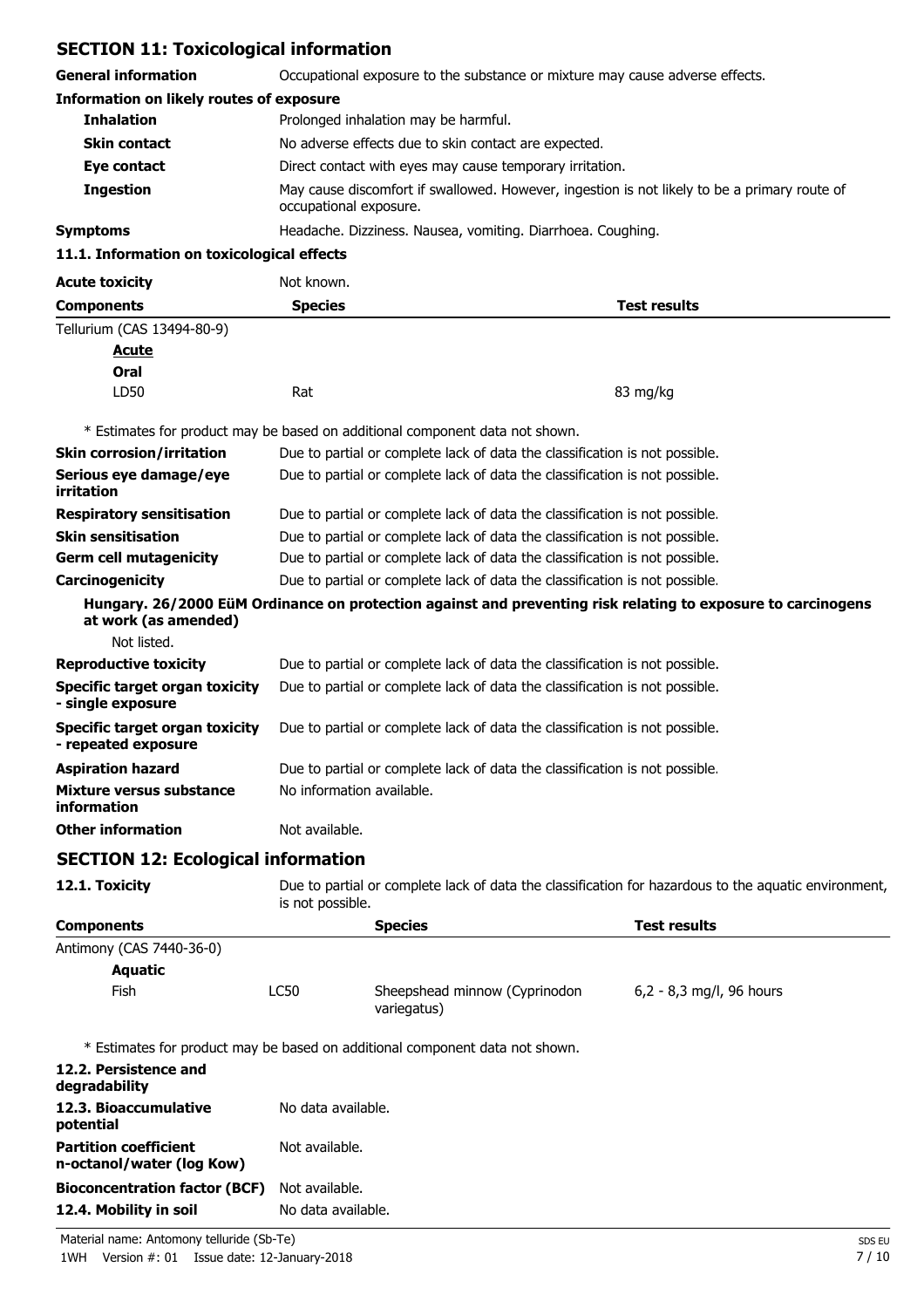Not a PBT or vPvB substance or mixture.

#### **12.5. Results of PBT and vPvB assessment**

**12.6. Other adverse effects** No other adverse environmental effects (e.g. ozone depletion, photochemical ozone creation potential, endocrine disruption, global warming potential) are expected from this component.

# **12.7. Additional information**

| Antimony (CAS 7440-36-0) | Antimony (Sb) 10 mg/kg  |
|--------------------------|-------------------------|
|                          | Antimony (Sb) 100 mg/kg |
|                          | Antimony (Sb) 20 mg/kg  |

# **SECTION 13: Disposal considerations**

#### **13.1. Waste treatment methods**

| <b>Residual waste</b>                  | Dispose of in accordance with local regulations. Empty containers or liners may retain some product<br>residues. This material and its container must be disposed of in a safe manner (see: Disposal<br>instructions). |
|----------------------------------------|------------------------------------------------------------------------------------------------------------------------------------------------------------------------------------------------------------------------|
| <b>Contaminated packaging</b>          | Since emptied containers may retain product residue, follow label warnings even after container is<br>emptied. Empty containers should be taken to an approved waste handling site for recycling or<br>disposal.       |
| <b>EU waste code</b>                   | The Waste code should be assigned in discussion between the user, the producer and the waste<br>disposal company.                                                                                                      |
| <b>Disposal</b><br>methods/information | Collect and reclaim or dispose in sealed containers at licensed waste disposal site.                                                                                                                                   |
| <b>Special precautions</b>             | Dispose in accordance with all applicable regulations.                                                                                                                                                                 |

# **SECTION 14: Transport information**

#### **ADR**

| 14.1. UN number                   | <b>UN3288</b>                                                           |  |
|-----------------------------------|-------------------------------------------------------------------------|--|
| 14.2. UN proper shipping          | Toxic solid, inorganic, n.o.s. (Antimony, Tellurium)                    |  |
| name                              |                                                                         |  |
| 14.3. Transport hazard class(es)  |                                                                         |  |
| Class                             | $6.1$ (PGIII)                                                           |  |
| Subsidiary risk                   |                                                                         |  |
| Label(s)                          | 6.1                                                                     |  |
| Hazard No. (ADR)                  | 60                                                                      |  |
| <b>Tunnel restriction</b><br>code | F.                                                                      |  |
| 14.4. Packing group               | Ш                                                                       |  |
| 14.5. Environmental               | Yes                                                                     |  |
| hazards                           |                                                                         |  |
| 14.6. Special precautions         | Read safety instructions, SDS and emergency procedures before handling. |  |
| for user                          |                                                                         |  |
| RID                               |                                                                         |  |
| 14.1. UN number                   | <b>UN3288</b>                                                           |  |
| 14.2. UN proper shipping<br>name  | Toxic solid, inorganic, n.o.s. (Antimony, Tellurium)                    |  |
| 14.3. Transport hazard class(es)  |                                                                         |  |
| <b>Class</b>                      | 6.1(PGIII)                                                              |  |
| <b>Subsidiary risk</b>            | $\blacksquare$                                                          |  |
| Label(s)                          | 6.1                                                                     |  |
| 14.4. Packing group               | Ш                                                                       |  |
| 14.5. Environmental               | Yes                                                                     |  |
| hazards                           |                                                                         |  |
| 14.6. Special precautions         | Read safety instructions, SDS and emergency procedures before handling. |  |
| for user                          |                                                                         |  |
| <b>ADN</b>                        |                                                                         |  |
| 14.1. UN number                   | <b>UN3288</b>                                                           |  |
| 14.2. UN proper shipping          | Toxic solid, inorganic, n.o.s. (Antimony, Tellurium)                    |  |
| name                              |                                                                         |  |
| 14.3. Transport hazard class(es)  |                                                                         |  |
| <b>Class</b>                      | 6.1(PGIII)                                                              |  |
| <b>Subsidiary risk</b>            | $\overline{\phantom{a}}$                                                |  |
| Label(s)                          | 6.1                                                                     |  |
| 14.4. Packing group               | Ш                                                                       |  |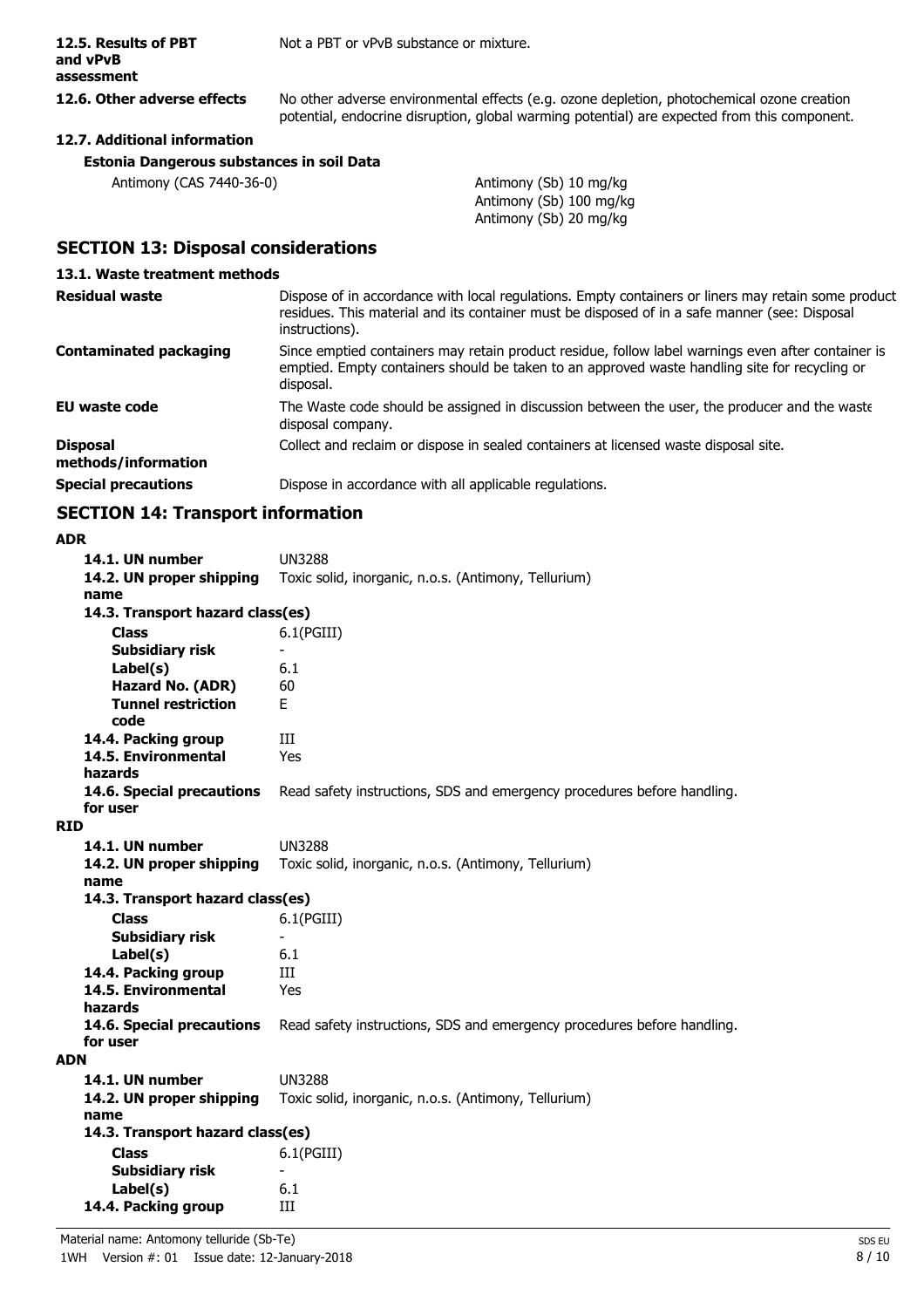**14.5. Environmental** Yes **hazards 14.6. Special precautions** Read safety instructions, SDS and emergency procedures before handling. **for user IATA 14.1. UN number** UN3288 **14.2. UN proper shipping** Toxic solid, inorganic, n.o.s. (Antimony, Tellurium) **name Class** 6.1(PGIII) **14.3. Transport hazard class(es) Subsidiary risk 14.4. Packing group III 14.5. Environmental** Yes **hazards ERG Code** 6L **14.6. Special precautions** Read safety instructions, SDS and emergency procedures before handling. **for user Passenger and cargo** Allowed with restrictions. **aircraft Other information Cargo aircraft only** Allowed with restrictions. **IMDG 14.1. UN number** UN3288 **14.2. UN proper shipping** TOXIC SOLID, INORGANIC, N.O.S. (Antimony, Tellurium), MARINE POLLUTANT **name Class** 6.1(PGIII) **14.3. Transport hazard class(es) Subsidiary risk 14.4. Packing group III Marine pollutant** Yes **14.5. Environmental hazards EmS** F-A, S-A 14.6. Special precautions Read safety instructions, SDS and emergency procedures before handling. **for user**





**Marine pollutant**



# **SECTION 15: Regulatory information**

**15.1. Safety, health and environmental regulations/legislation specific for the substance or mixture EU regulations**

**Regulation (EC) No. 1005/2009 on substances that deplete the ozone layer, Annex I and II, as amended** Not listed.